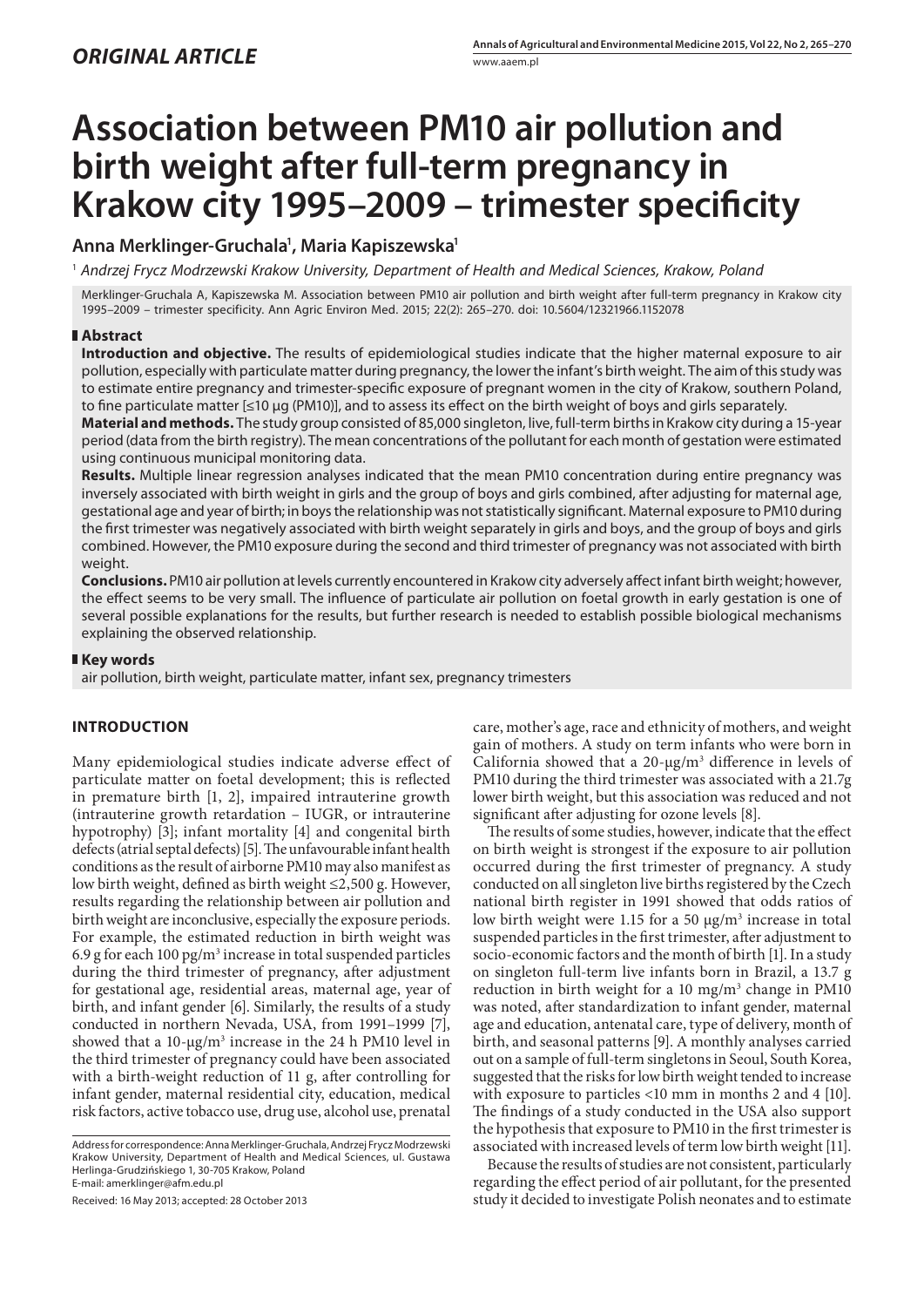entire pregnancy and trimester-specific exposure of pregnant women to fine particulate matter  $\leq 10 \mu$ g (PM10), and to assess its effect on birth weight. The hypothesis that male foetuses are more sensitive to prenatal environmental conditions than female ones as regards birth weight was also tested.

The recommendation of Environment Commission relating to the study period set limit values for PM10 exposure covering both an annual concentration value (40 μg/m<sup>3</sup>), and a daily concentration value (50  $\mu$ g/m<sup>3</sup>), that must not be exceeded more than 35 times in a calendar year. That such a limit value was commonly exceeded proved to be the greatest problem posed by air pollution by particulate matter. Several causes for exceeding the limit values have been indicated: unfavorable climate conditions and spread of local air pollution, traffic, industrial and residential heating emissions widely using coal.

One of the most vulnerable to PM10 and other air pollutants group are foetuses, because of their physiological immaturity and intensive cell proliferation, or changing metabolic capabilities. These are the grounds for the presented study examining the association between maternal exposure to particulate matter in outdoor air during pregnancy with birth weight, which represents an endpoint of intrauterine growth, depending on maternal, placental, and foetal factors, as well as a sequence of constitutional and environmental influences [6].

#### **MATERIALS AND METHOD**

A population based study was carried out within the municipality of Krakow, where annual life births per 1,000 population rate equals 10.7, and infant deaths per 1,000 of live births rate equals 3.7 [12]. The city is located in southern Poland, in a valley in the in Malopolska Region, which is currently listed as one of the regions with the highest air pollution in Poland, especially for particulate matters.

The study was based on individual data on singleton live, full-term births who were born by mothers who at the time of the infants' births resided in the city of Krakow. All live birth data in Krakow (city area) were obtained from the birth registry data maintained by the Central Statistical Office in Poland for the period 1 January 1995 – 31 December 2009. The registration records included: date of birth restricted to month and year, birth weight (in grams), infant gender, maternal and paternal age (in years), gestational age (in weeks) and parity (number of children born by the mother, including still birth during the last delivery in mothers who delivered more than once). The date of birth was approximate by using the recorded year and month of birth and assigning 15th day of a given month to each newborn.

The season of conception was calculated by using the approximate date of birth minus the gestational age. The season of birth was defined as non-heating (N-HS) when a neonate was delivered between 1 April 1 and end of September, and heating (HS) when delivered between October – March. Similarly, the season of conception was defined as nonheating (N-HS) when a foetus was conceived between April – September, and heating (HS) when conceived between October – March.

To asses exposure to ambient air pollution, municipal ecological monitoring data was used. The data for particles with an aerodynamic diameter of  $\leq 10 \,\mu m$  PM10 [ $\mu$ g/m<sup>3</sup>], from January 2004 – December 2009, were obtained from the State Environmental Monitoring, the system maintained by the Inspector for Environmental Protection of the Malopolska Region.

The aggregated data (monthly averages) from six monitoring stations located in the city of Krakow were used in the analysis. The mean monthly PM10 pollution in Krakow were calculated and used for analysis when monthly averages were available from at least two monitoring stations. Among the 180 available monthly averages (12 months multiplied by 15 years of study) that represented the monthly PM10 pollution in Krakow city during the study period, only four were missing (2.2%) – May, August, September and October 2004. These monthly averages were not calculated because for these months there were no monthly average measurements for at least 2 (out of 6) monitoring stations located in the city of Krakow.

By using recorded gestational age and approximate date of birth, the average PM10 pollution level was calculated during the entire pregnancy period for each mother residing in the city of Krakow. The mean level of PM10 during the entire pregnancy was estimated if completed monthly averages of PM10 levels during each month of pregnancy were available. In addition, the effects of average air pollution levels during the first, second and third trimester of gestation were assessed. The mean level of PM10 during the trimesters of pregnancy for each newborn was estimated if completed monthly averages of PM10 levels during each month of the particular trimester were available.

**Statistical analysis.** Difference between boys and girls in mean birth weight, gestational age, maternal age and paternal age was investigated using t test for independant samples (preceded by Levene's test to verify the homogeneity of variances and Shapiro-Wilk test or graphical assessment to test the normality of distribution). Because paternal age had skewed distribution, natural logarithmic transformation was applied. The t test was also used when testing the difference in mean levels of PM10 between N-HS and HS months from 1995–2009.

To examine the association between maternal exposure to PM10 and birth weight, univariate (in order to estimate the crude effect of exposure) was used first, followed by multivariate linear regressions, in which the birth weight was analyzed as a dependant continuous variable. Multivariate linear models included PM10 as an independent variable, and additional variables, such as: gestational age, maternal age and year of birth. The multivariate linear regressions were then repeated, after replacement the of the variable 'maternal age' by 'parity' in order to avoid colinearity when taking them both to the model. An α level of 0.0042 (with the Bonferroni correction) was used to indicate statistical significance in univariate regression models.

In order to identify potential confounders (such as: gestational age, maternal and paternal age, parity and year of birth) and select variables for the multivariate models, Pearson's correlation analysis was used. Correlation analysis was also used in order to verify whether maternal age and parity were correlated. For additional verification of the hypothesis that birth weight differ according to the years of birth, the one-way ANOVA was conducted. These analyses were repeated separately in boys and girls.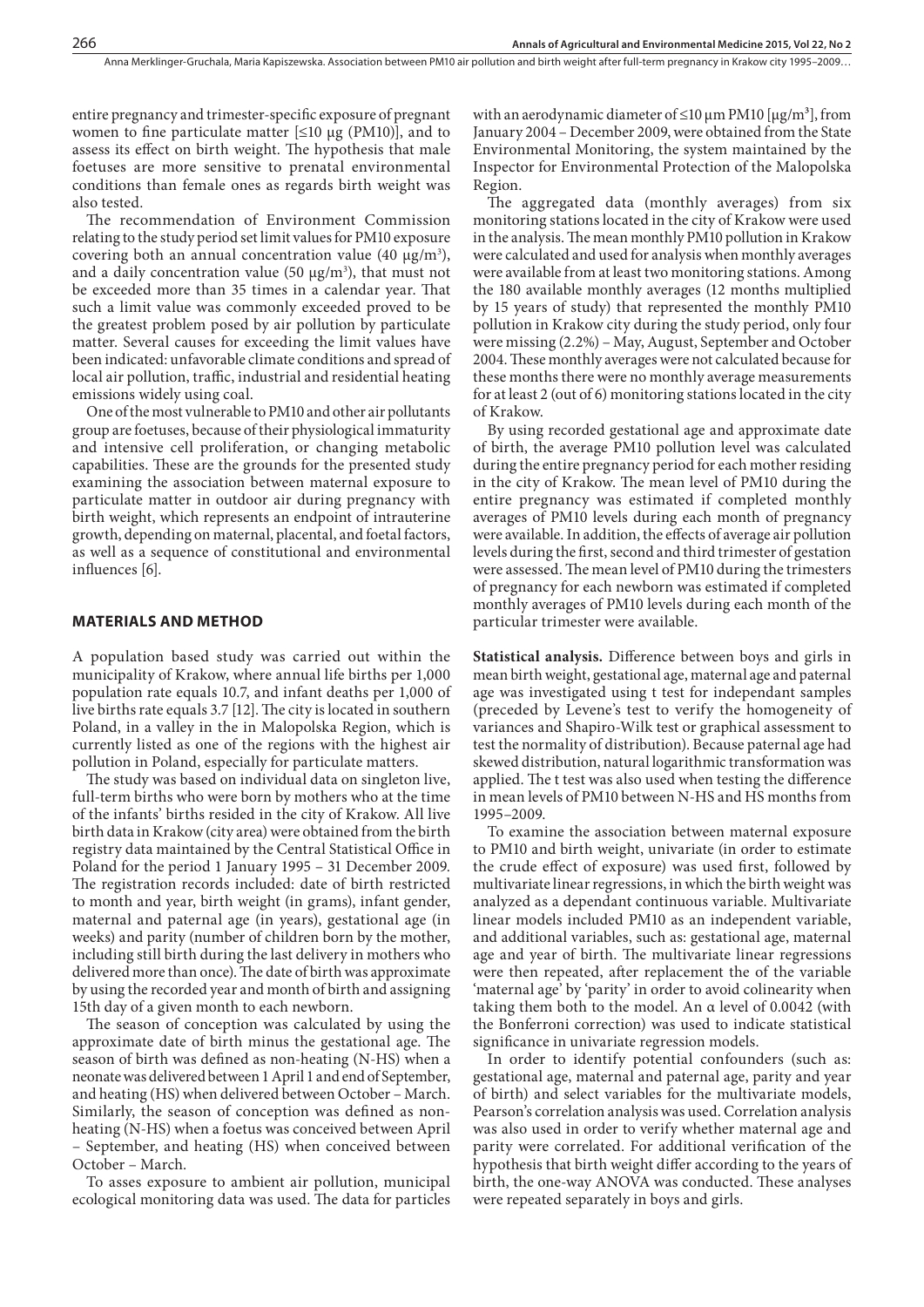Anna Merklinger-Gruchala, Maria Kapiszewska . Association between PM10 air pollution and birth weight after full-term pregnancy in Krakow city 1995–2009…

In order to check the seasonal effects on birth weight, t tests for independent samples (preceded by Levene's test) were used to verify if birth weight differed according to the season of conception or season of birth (in separate analysis). These tests were also used to verify the difference in mean PM10 levels during the entire pregnancy between heating (October – March) and non-heating (April – September) season of birth and season of conception (in separate analysis). Statistical analyses were performed with Statistica (version 10) computer software (StatSoft, Poland).

## **RESULTS**

**Characteristics of air pollution in Krakow.** The levels of air pollutants are characterized by large variation during the year. As noted in many previous studies, in the heating season, especially in the coolest months, the PM10 rises. Observations made during the presented study indicate that mean PM10 levels during N-HS during 1995–2009 was  $43.1\mu$ g/m<sup>3</sup>, while mean PM10 levels in HS equaled 72.0  $\mu$ g/m<sup>3</sup>, t test, t for separate variance estimates =  $6.24$ , df =  $28.P <$ 0.0001. Mean exceeding for the yearly average PM10 limits in Krakow city between 1995–2009 equaled 36.5 percentage points. Only in 2001 the yearly average PM10 was below 40  $\left[\mu g/m^3\right]$  in the city (Fig. 1).



**Figure 1.** Mean PM10 [μg/m<sup>3</sup>] levels in Krakow city between 1995–2009 by season. Dotted line represents yearly average PM10 limits (40  $\mu$ q/m<sup>3</sup>)

**Characteristics of the study group.** Of the 93,336 singleton births registered in Krakow city between 1 January 1995 – 31 December 2009, the current study was limited to live and full-term births (gestational age 37 – 41 weeks). These exclusions left N=84,842 newborns for study (N=43,558 boys, N=41,284 girls). The gender ratio at birth for singleton live, full-term births was 106 males per 100 females. During the study period, 137 full-term, still births were noted.

Newborns' mean birth weight was 3,402 g (SD=452.1) and was higher among boys than girls  $(t = 46.99,$  separate variance estimates, df = 84,829, P < 0.0005). The difference in gestational age between boys and girls was also statistically significant; however, it was very small. Boys gestational age was shorter (39.36 weeks) than girls (39.42 weeks), P<0.001 (Tab. 1). Among the study group, 2.3% of newborns  $(N =$ 1974) had low birth weight, i.e. below or equal to 2,500 g. The birth order was as follows: 54% of newborns were delivered as the the first child, 33.5% of newborns as the second, 8.7% newborns as the third, and 4.0% newborns as fourth or more (including stillbirth during the last delivery). Among newborns delivered as the second child (N=27,112), 171 were full-term, stillbirth siblings, being born during last

| <b>Table 1.</b> Characteristics of study group according to birth weight, |  |  |  |
|---------------------------------------------------------------------------|--|--|--|
| gestational age, maternal and paternal age                                |  |  |  |

| variable                     |           | all    | boys   | girls  | t       | df     | р       |
|------------------------------|-----------|--------|--------|--------|---------|--------|---------|
|                              | N         | 84,842 | 43,558 | 41,284 | 46.99*  | 84,829 | < 0.001 |
| birth weight<br>[g]          | Mean      | 3402.2 | 3472.2 | 3328.3 |         |        |         |
|                              | SD        | 452.06 | 455.33 | 436.57 |         |        |         |
| qestational<br>age [weeks]   | N         | 84,842 | 43,558 | 41,284 | $-7.29$ | 84,840 | < 0.001 |
|                              | Mean      | 39.4   | 39.4   | 39.4   |         |        |         |
|                              | SD        | 1.12   | 1.12   | 1.12   |         |        |         |
| paternal age<br>[years] $**$ | N         | 81,325 | 41,730 | 39,595 | 0.54    | 81,161 | 0.59    |
|                              | Mean      | 30.5   | 30.5   | 30.5   |         |        |         |
|                              | <b>SD</b> | 5.86   | 5.89   | 5.83   |         |        |         |
| maternal age<br>[years]      | Ν         | 84,842 | 43,558 | 41,284 | $-0.24$ | 84,840 | 0.81    |
|                              | Mean      | 28.1   | 28.1   | 28.1   |         |        |         |
|                              | SD        | 5.20   | 5.20   | 5.19   |         |        |         |
|                              |           |        |        |        |         |        |         |

t-test with separate variance estimates

\*\* t-test on natural logarithm transformed data *SD –* standard deviation; *df –* degree of freedom

delivery. Among those delivered as the third child (N=7,029), 72 were full-term, stillbirth siblings being born during the last delivery, while among those delivered as the fourth child or more (N=3,208), 36 were full-term, stillbirth sibling born during the last delivery.

Of the 84,842 newborns, 48.8% (N=41,360) were conceived during the HS (October – March), and  $51.3\%$  (N =  $43,482$ ) during N-HS (April – September). Among the study group, 48.1% (N=40,774) were born during HS and 51.9% (N=44,068) were born during N-HS.

Characteristics of study group according to birth weight, gestational age, maternal and paternal age, with comparison between boys and girls are presented in Table 1.

**Testing the effect of potential confounders.** The following were tested: infant gender, year of birth, gestational age, maternal age, parity, season of birth and season of conception as potential confounders. A positive but very weak correlation was noted between year of birth and birth weight  $(r = 0.01;$ P =0.035). Moreover, birth weight between groups of neonates born in each year of the study was compared in one-way ANOVA (F 14, 84,827=2.6; P <0.001). Because boys were heavier than girls (3472.2 g vs. 3328.3 g, respectively), ANOVA was conducted separately in each gender group. This analysis revealed that in boys birth weight did not differ between groups of neonates born in each year of study (F14, 43,543=1.5; P=0.12); however, in girls, the association was statistically significant (F14, 41,269=2.0; P=0.02).

Taking this observations into account, it was decided to include the year of birth into the multivariate models. In addition to the year of birth, the adjustments for gestational age and maternal age were included into the multivariate linear models, because these variables showed positive correlations with birth weight (r=0.32; P<0.0001;  $r = 0.05$ ; P< 0.0001; respectively). Because maternal age and parity were positively correlated (r=0.46; P<0.001), they were taken separately into the multivariate models as the covariates. Thus, in the second step of the analytical process, the variable maternal age was replaced by parity, which was also positively correlated with birth weight ( $r = 0.05$ ; P<0.0001).

Neither the season of birth nor the season of conception were included, because the preliminary analyses showed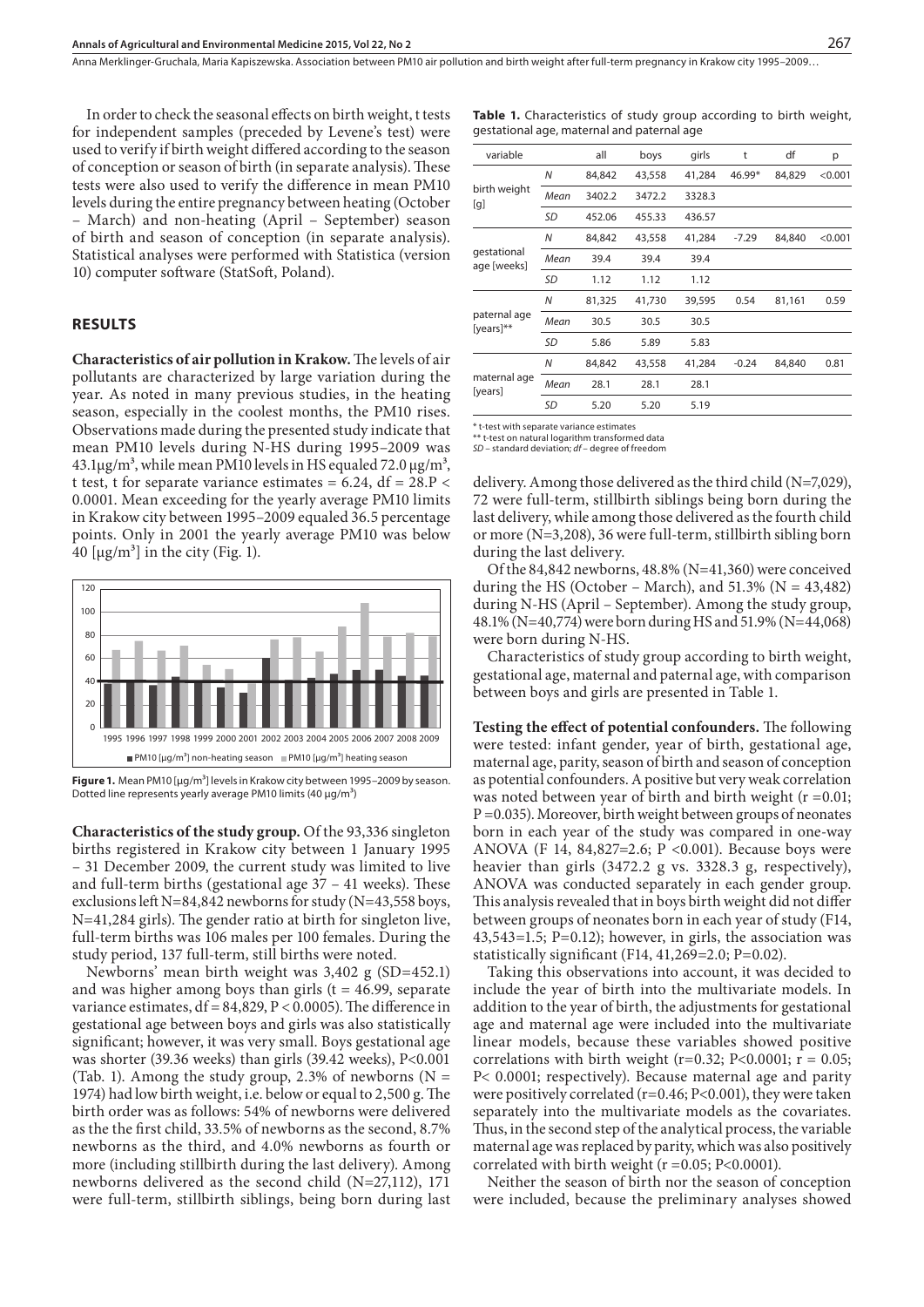that neither season of conception nor season of birth were associated with dependent variable – birth weight  $(t = -1.71)$ ;  $P = 0.09$ ; t for separate variance estimates = 1.77;  $P = 0.08$ ; respectively).

**PM10 exposure during pregnancy and relationship with birth weight.** The mean PM10 maternal exposure during entire pregnancy in newborns born between 1995–2009 equalled 58.19  $[\mu g/m^3]$  (SD = 11.040). Mothers of newborns who were born in N-HS had higher exposure to PM10 levels during the entire pregnancy than mothers of newborns delivered in HS (60.1 vs. 56,1; t test for separate variance estimates =  $-51.2$ ; df = 76631; P<0.001). Similarly, mothers of newborns who were conceived during N-HS had higher exposure to PM10 levels during the entire pregnancy than mothers of newborns conceived in HS (60.3 vs. 55.7; t test for separate variance estimates  $= -64.23$ ; df  $= 76155$ ; P<0.001). All such associations between seasonality and PM10 concentrations indicated co-linearity between these variables. Thus, it was decided not to include the season of birth nor the season of conception into the final multivariate models.

**Exposure during entire pregnancy.** The mean level of PM10 during entire pregnancy was inversely associated with body weight in girls ( $\beta$  = -0.68; P<0.001), and also in the group of boys and girls combined ( $β = -0.58$ ; P<0.001), after adjusting for maternal age, gestational age and year of birth (Tab. 2). The negative relationship between maternal exposure to PM10 during entire pregnancy and birth weight of boys did not reached statistical significance after controlling for potential confounding factors ( $β = -0.44; P < 0.06$ ).

**Exposure in trimesters.** The trimester-specific exposure to PM10 on birth weight of singleton, life, term infants was next investigated. The multiple linear regression model indicated that the higher mean levels of PM10 during the first trimester of pregnancy, the lower the birth weight (P<0.001) after controlling for potential confounders, such as maternal age, gestational age and year of birth (Tab. 2). Moreover, maternal exposure to PM10 during the first trimester was negatively

associated with birth weight separately in girls ( $\beta$  = -0.46; P<0.001) and boys ( $\beta$  = -0.45; P<0.001). However, the effect of PM10 exposure during the second and third trimester of pregnancy were not associated with birth weight, neither in boys and girls, nor in both infant gender groups combined. Multivariate linear regression analyses in which 'maternal age' was replaced by 'parity', were also repeated. The results of all analyses remained unchanged.

### **DISCUSSION**

The city of Krakow was selected to study the effect of maternal exposure to particulate pollution on birth weight for several reasons. Geographically, Krakow is located in a valley, which tends to concentrate pollutants and experiences a low number of windy days, which means pollutants are not readily dispersed. The major sources of Krakow's pollutants are domestic solid fuel furnaces and motor vehicles. Local industry and air-borne pollutants from other parts of Poland (Silesia) and the neighbouring city of Skawina also contribute. The most representative measurement for general air pollution is particulate matter of less than 10 micrometres. Its harmful effect on human health, especially on respiratory and cardiovascular diseases, has been proved in many studies. Lately, more and more studies focus on the impact of air pollution on maternal and foetus condition.

The presented study comprises full-term live births in order to obtain complete PM10 exposure assessment for each trimester of pregnancy, and secondly, to test the hypothesis of a correlation between air pollution and birth outcome in a more homogeneous population. The results obtained showed that the mean level of PM10 during entire pregnancy was inversely associated with body weight overall, after adjusting for maternal age, gestational age and year of birth. For each inter-quartile range increase of prenatal exposure to fine particles (PM10) by about 15.4  $\mu$ g/m<sup>3</sup>, i.e. from the 25th percentile (50.9  $\mu$ g/m<sup>3</sup>) to the 75th percentile (66.2  $\mu$ g/m<sup>3</sup>), the average birth weight deficit equaled 9.2 g.

Because of the occurrence of the critical period during foetal development, the exposure to airborne PM10 during

|                  |               |       | Unadjusted |       |       |          | Adjusted* |         |                |             |
|------------------|---------------|-------|------------|-------|-------|----------|-----------|---------|----------------|-------------|
|                  | infant gender | Ν     | β          | SE    | p     | β        | SE        | р       | R <sub>2</sub> | p for model |
|                  | boys          | 39267 | $-0.104$   | 0.208 | 0.617 | $-0.440$ | 0.230     | 0.056   | 0.121          | < 0.0001    |
| Entire pregnancy | girls         | 37369 | $-0.132$   | 0.205 | 0.517 | $-0.678$ | 0.228     | 0.003   | 0.108          | < 0.0001    |
|                  | all           | 76636 | $-0.131$   | 0.148 | 0.376 | $-0.581$ | 0.165     | < 0.001 | 0.109          | < 0.0001    |
|                  | boys          | 40728 | $-0.181$   | 0.120 | 0.131 | $-0.452$ | 0.118     | < 0.001 | 0.121          | < 0.0001    |
| First trimester  | girls         | 38742 | $-0.160$   | 0.118 | 0.174 | $-0.456$ | 0.117     | < 0.001 | 0.109          | < 0.0001    |
|                  | all           | 79470 | $-0.176$   | 0.085 | 0.039 | $-0.459$ | 0.085     | < 0.001 | 0.109          | < 0.0001    |
|                  | boys          | 42029 | 0.064      | 0.111 | 0.561 | $-0.021$ | 0.109     | 0.847   | 0.121          | < 0.0001    |
| Second trimester | girls         | 39897 | 0.050      | 0.110 | 0.648 | $-0.110$ | 0.108     | 0.307   | 0.108          | < 0.0001    |
|                  | all           | 81926 | 0.064      | 0.079 | 0.420 | $-0.059$ | 0.078     | 0.451   | 0.109          | < 0.0001    |
|                  | boys          | 42136 | 0.005      | 0.110 | 0.966 | 0.154    | 0.108     | 0.152   | 0.121          | < 0.0001    |
| Third trimester  | girls         | 39954 | 0.044      | 0.109 | 0.687 | 0.151    | 0.107     | 0.156   | 0.108          | < 0.0001    |
|                  | all           | 82090 | 0.017      | 0.079 | 0.833 | 0.141    | 0.077     | 0.068   | 0.109          | < 0.0001    |

**Table 2.** Relationship between birth weight and mean maternal exposure to PM10 during entire pregnancy and during particular trimester by infant gender, crude effects and after controlling for maternal age, gestational age and year of birth

\* adjusted for: maternal age, gestational age and year of birth

Abbreviations: *β,* regression coefficient*, SE,* standard error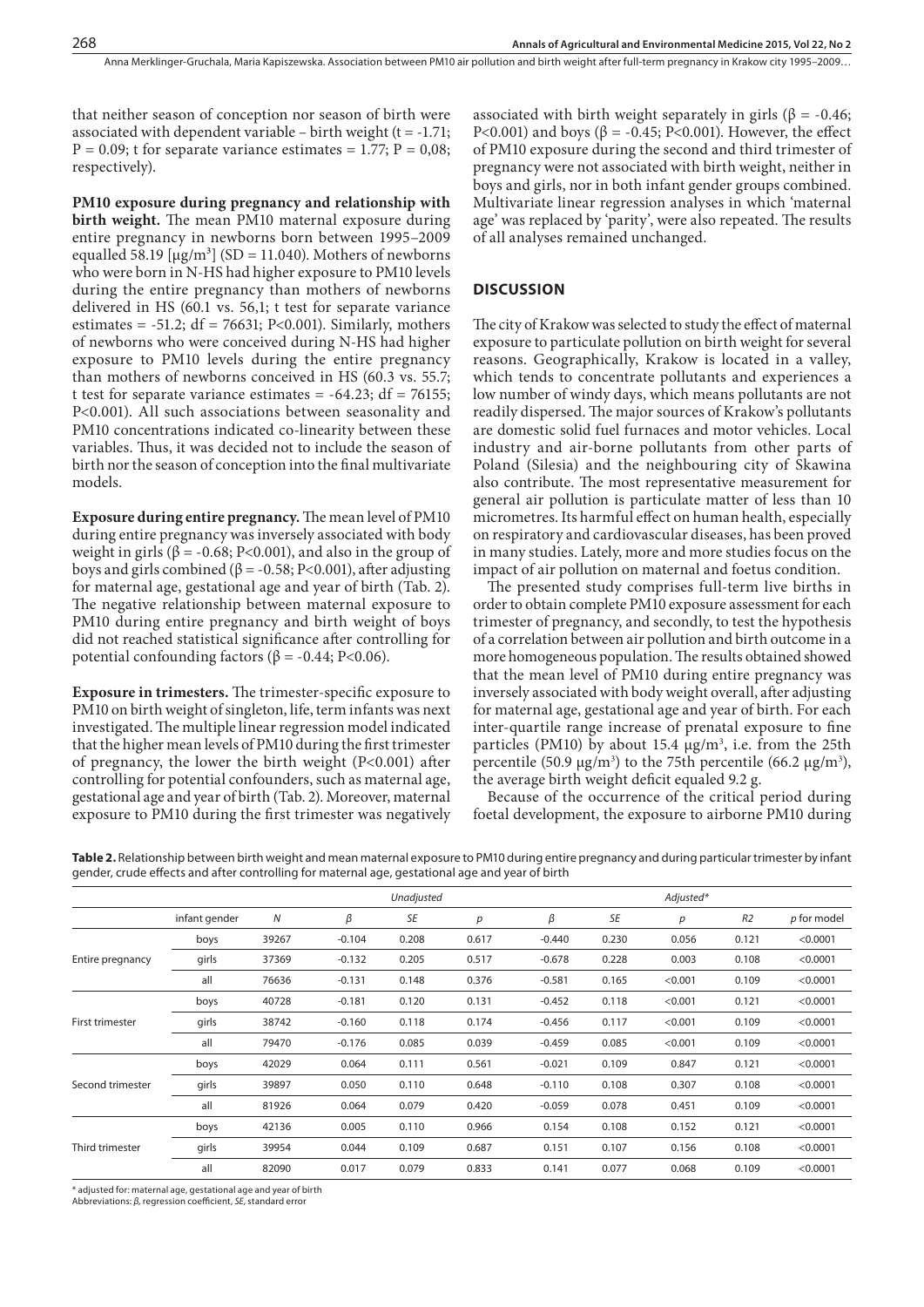various stages in the gestational period was also investigated. It was found that PM10 exposure in the first trimester of pregnancy was a predictor of the birth weight of newborns; however, the identified effect was marginal. The overall average increase in first trimester prenatal exposure to PM10 by about 30.2  $\mu$ g/m<sup>3</sup>, i.e. from the 25th percentile (42.7  $\mu$ g/m<sup>3</sup>) to the 75th percentile (72.9  $\mu$ g/m<sup>3</sup>), resulted in an average birth weight deficit of 13.9 g. However, the effect of PM10 exposure during the second and third trimester of pregnancy were not associated with birth weight, neither overall nor assessed separately in boys and girls.

The revealed associations are comparable with the results of other studies. The first trimester of pregnancy seems to be the critical period when the foetus is most vulnerable to environmental factors, air particulates among others. The manifestation of such vulnerability can be low birth weight, below 2,500  $g$  [1, 9, 11] which represents an endpoint of retarded intrauterine growth, depending on unfavourable maternal, foetal and placental factors occurred in early pregnancy [3]. The higher foetal susceptibility to maternal environmental PM10 exposure in early stages of development may also be seen as pre-term birth, often associated with low birth weight [1, 2].

The presented findings are also in accordance with previous studies in which lack of association between birth weight and maternal exposure to airborne particulate matters in the second and third trimesters of pregnancy have been found [1, 11, 15, 13].

However, the current study did not support the hypothesis tested in some other studies [16,17], that male foetuses are more sensitive than female foetuses to prenatal environmental conditions, which may be reflected in their lower birth weight. The relationship between maternal exposure to PM10 during entire pregnancy and birth weight of girls was inverse, while in boys did not reached statistical significance. The negative effect of exposure to PM10 during the first trimester on birth weight was similar when assessed separately in each gender.

When studying the relationship between air pollution and birth weight it has to kept in mind that certain factors contribute to birth weight more than other. Birth weight is affected, for example, by maternal nutrition, pre-pregnancy weight, weight gain during pregnancy [14], maternal height, socio-economic status, occupational exposures [15], and maternal passive and active smoking [16, 17]. However, due to the unavailability of such data they could not be included into the regression models. Nevertheless, the analysis controlled several important factors, such as gestational age, maternal age, parity, infant gender and year of birth.

A second methodological problem that can be identified in the semi-individual study design is a misclassification of maternal exposure. This may have occurred, for example, because of the assumption that women do not move from their residential area and change the place of residence during pregnancy, or due to the distance between maternal residence and the air monitoring stations used to assign exposure. However, the quality of the network of air pollution stations in the Malopolska Region and its appropriate coverage of the Krakow residency area is satisfactory (six monitoring stations), which was proved by the cohort study conducted on pregnant women in Krakow city [20]. This demonstrated that personal exposure to particulate matters (measured by personal monitor over 48 hours) correlated well with the PM10 concentrations obtained from the monitors of the

municipal air pollution network of Krakow. This finding suggests that the extrapolation of ambient measurements to personal exposure may be reasonably approximated.

In spite of all of these weaknesses, ecological studies, such as presented here, are useful because they can be carried out quickly, easily and inexpensively using data generally already available. Moreover, the results from ecological studies can provide the opportunity for later, more carefully designed (although likely more expensive and time-consuming) studies to build on these initial observations. This method is especially more appropriate than other designs when studying the impact of an exposure on a community level. Correlation studies also enable the comparison with a single population over a period of time, which are known as secular trend studies. By contrast, with this approach when comparing many populations in different cities at the same time, the reason why such secular trend studies are valuable is because they may avoid some of the socio-economic confounding, which is a potential problem in ecological design. However, the ranges of intra-population variation in air pollution levels are much narrower than inter-population ranges, which may explain why the association between particulate matter and birth weight is so weak. However, the revealed changes in birth weight during the 15 years of study may suggest that environmental factors may pose a possible explanation for this kind of adverse pregnancy outcomes.

**Possible biological explanations.** The effect of air pollutants can be mediated by multiple mechanisms which affects newborn conditions, either directly, by passing across the placenta, or indirectly by impairing maternal health or decreasing efficiency of the transplacental function, with consequent deterioration in foetal growth and development. Thus far, several biological mechanisms linking the effects of particulate air pollution on birth outcomes have been pointed out. For example, maternal exposure to particulate matters during pregnancy can contribute to systemic oxidative stressinduced DNA damage, and disrupting DNA transcription which, in turn, may increase the number of placental DNA adducts. Particulate matters may also bind receptors for placental growth factors, which result in decreasing foetalplacental exchange of oxygen and nutrients [21]. Disturbances in the supply of nutrients and oxygen to the foetus can lead to adverse foetal growth patterns [22]. Another mechanism, which has been less investigated, is inducing acute placental and pulmonary inflammation by inhalation of particles during pregnancy [23]. Other potential mechanisms of PM toxicity comprise: blood coagulability and whole blood viscosity, endothelial dysfunction and haemodynamic response, including raising blood pressure [21].

Studies on exploring a biologic plausibility for the exposure to airborne particulate matter and adverse perinatal outcomes raises acute adverse neonatal health effects of air pollution. Beside these effects, as current evidence suggests, prenatal exposure to air pollution may also cause longterm consequences in adult life. Many studies worldwide have confirmed that low birth weight, a crude marker of disturbed foetal growth, strongly associates with features of metabolic syndrome, and may be responsible for type 2 diabetes, obesity, hypertension, cardiovascular disease, and also some types of nepolasm, e.g. breast cancer [22]. Laboratory studies on animal models indicate that prenatal exposure to air pollution can also impair the future